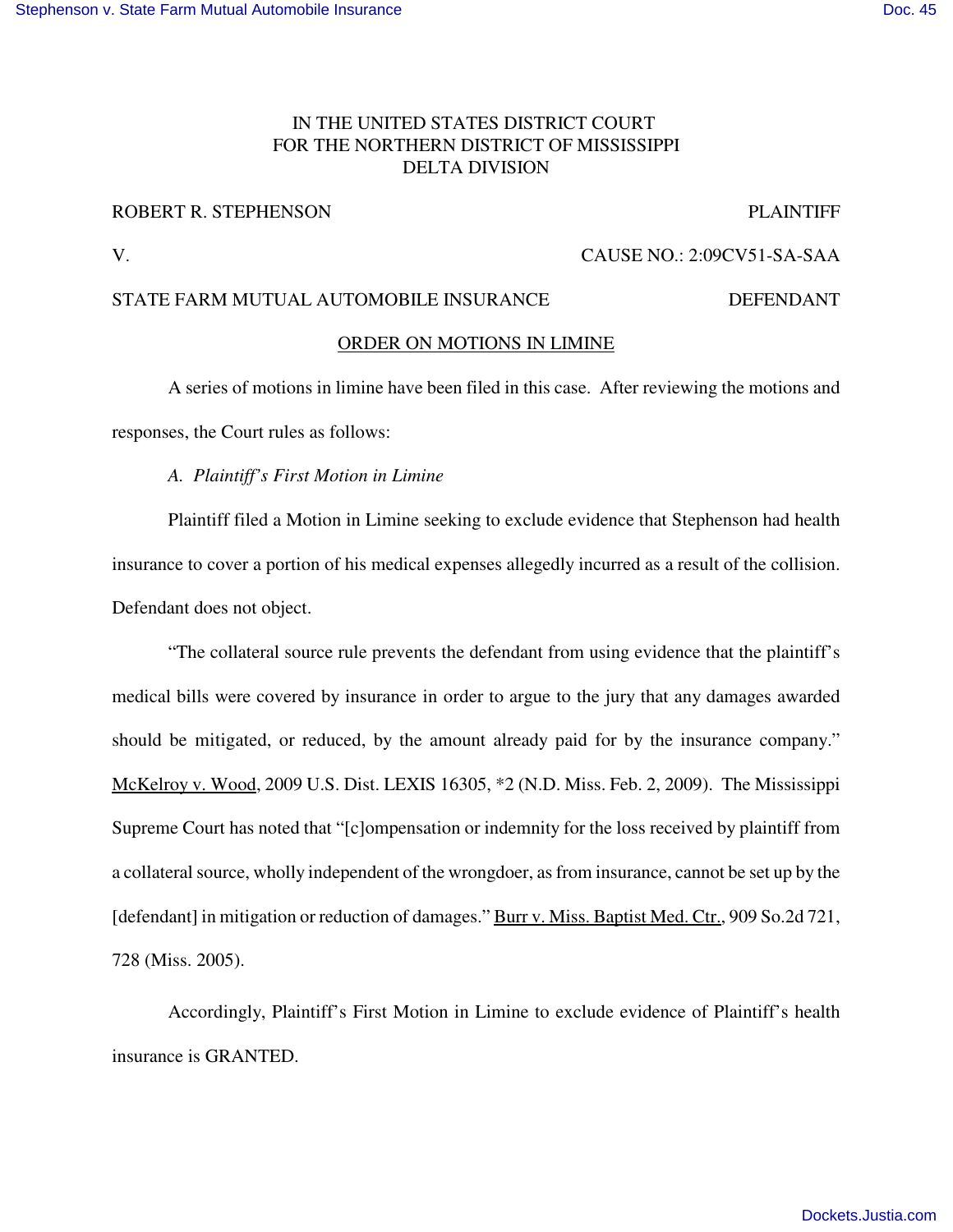#### *B. Plaintiff's Second Motion in Limine*

Plaintiff also moved the Court to enjoin the Defendant from offering testimony or argument regarding Plaintiff's failure to wear his seat belt at the time of the collision. Defendant does not object.

Pursuant to Mississippi Code Section 63-2-3, "evidence of the non-use of a seat belt shall not be presented to the jury." Roberts v. Grafe Auto Co., 701 So. 2d 1093, 1100 (Miss. 1997); Miss. Code Ann. § 63-2-3 ("Failure to provide and use a seat belt restraint device or system shall not be considered contributory or comparative negligence . . . ."). Thus, Plaintiff's Second Motion in Limine is GRANTED.

## *C. Plaintiff's Third Motion in Limine*

Plaintiff also seeks to exclude evidence that the Plaintiff made any settlement or compromise demands or received any payments from any policy of insurance as a partial compromise of his claim for injuries allegedly sustained in the collision. Defendant does not object.

Federal Rule of Evidence 408 governs the admissibility of settlement offers. That rule prohibits introduction of offers to compromise if offered to prove "liability for, invalidity of, or amount of a claim that was disputed as to validity or amount, or to impeach through a prior inconsistent statement or contradiction . . . ." Moreover, under Mississippi law, the Court is charged with the task of determining if offset is available and applying any offset for payments made by the liability and underinsured motorist carriers after a verdict. See State Farm Mut. Auto. Ins. Co. v. Kuehling, 475 So. 2d 1159, 1163 (Miss. 1985). Plaintiff's Third Motion in Limine is GRANTED.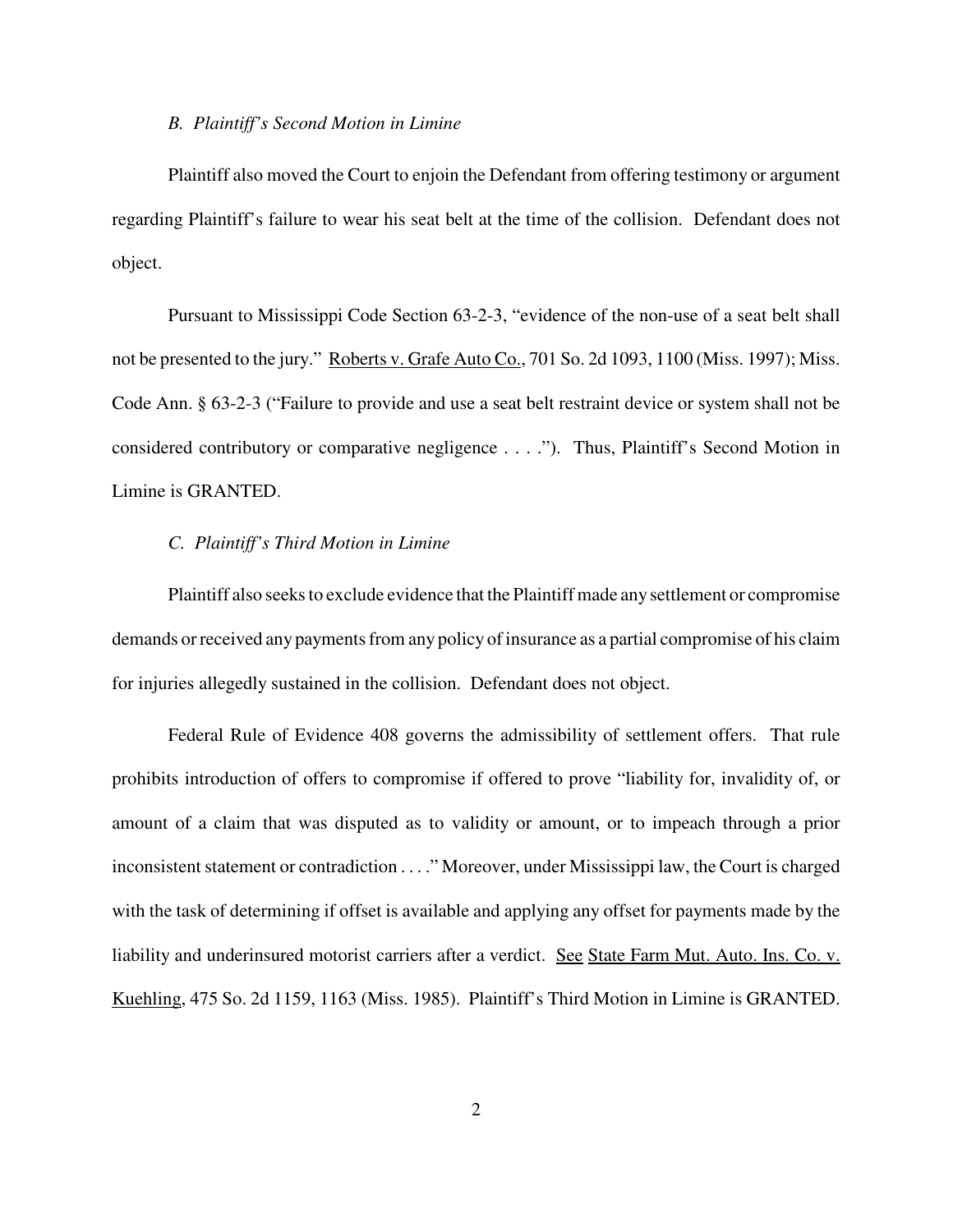*D. Defendant's Motion in Limine to Exclude Statements or Information Concerning Insurance or the Availability Thereof*

Defendant broadly seeks to exclude any information concerning insurance, uninsured/underinsured motorist coverage, the availability thereof or premiums paid, as such would unduly influence the jury and be further prejudicial to the Defendant. Plaintiff responded that he should not be prohibited from mentioning State Farm, as that entity is a named defendant, and that UM coverage cases are contract law matters, thereby making the amount of insurance coverage available to Plaintiff admissible. Further, Plaintiff argues that the premiums and number of years insured should be admissible because payment of premiums and years of payment evidence the existence of an insurance contract.

Federal Rule of Evidence 401 governs the admissibility of relevant evidence. Here, the name of the defendant, State Farm, is relevant admissible evidence. Premiums and the number of years premiums have been paid are not relevant. In the Pretrial Order submitted to the Court, both parties stipulate the existence of "underinsured motorist insurance coverage through State Farm." Thus, there is no relevance in the introduction of evidence of the premiums and number of years the contract has been in existence.

As to any other aspect of Defendant's broad motion in limine, such is DENIED and will be addressed at trial when issues arise. For the reasons cited above, the Court DENIES Defendant's Motion in Limine to Exclude Statements or Information Concerning Insurance or the Availability Thereof [31].

*E. Defendant's Motion in Limine to Exclude Settlement Negotiations, Offers of Settlement, and/or Statements Made in the Context of Settlement*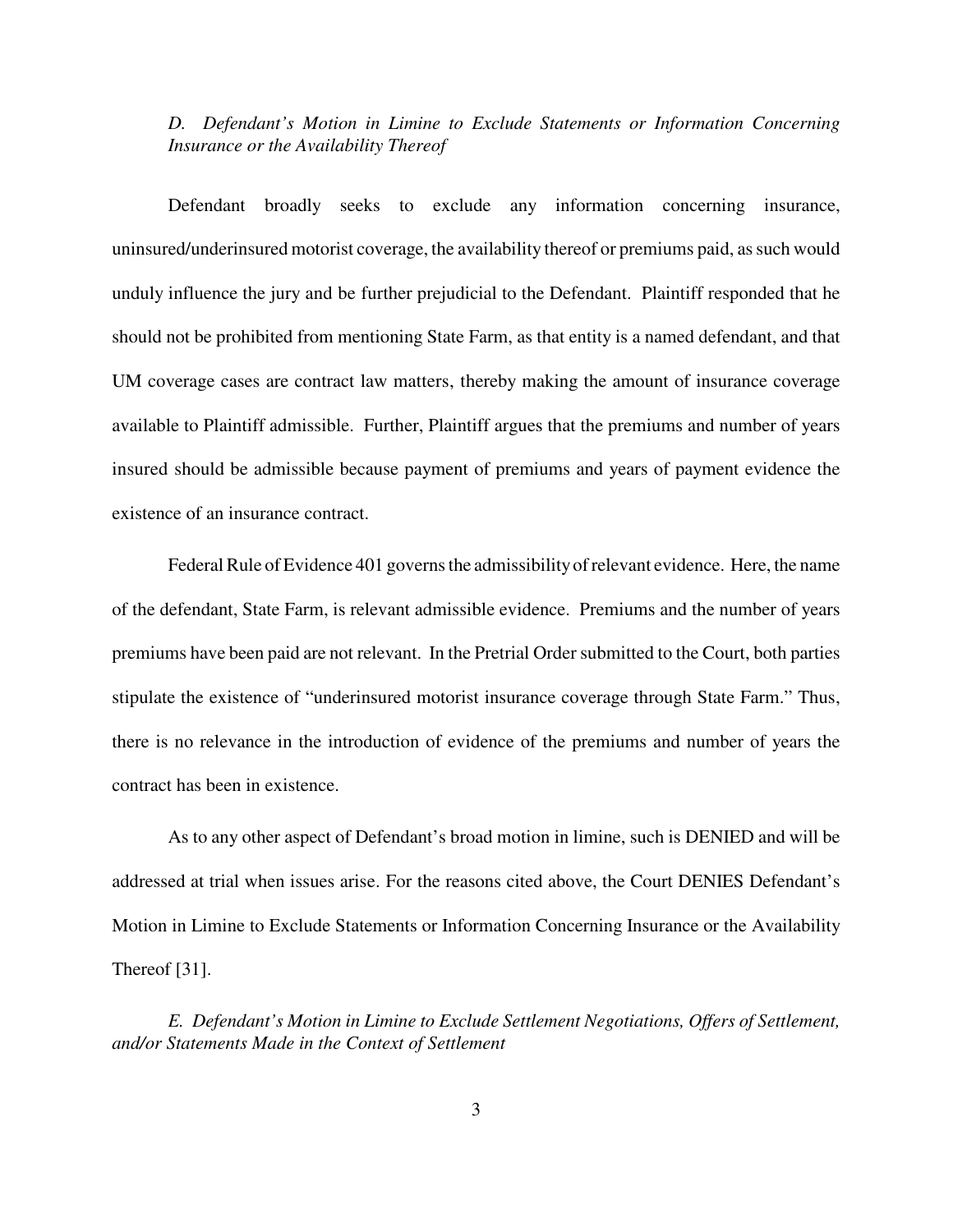Asthis motion in limine has been covered above, and also as a Federal Rule of Evidence, the Court GRANTS this motion.

*F. Defendant's Motion in Limine to Dispose of Objections and Motions Made in Dr. Ashley Park's Deposition*

Defendant seeks to have the following objections omitted from Dr. Ashley Park's deposition testimony when it is read to the jury at trial:

1. Page 24:19: "MR. MOORE: Objection, leading."

The Plaintiff concedes this objection. Therefore, lines 17-20 on page 24 are struck.

2. Page 30:13: "MR. MOORE: Objection, leading."

The Plaintiff concedes this objection. Therefore, lines 11-24 on page 30 are struck.

3. Page 46:24-47:1: "MR. MOORE: Move to strike the answer as nonresponsive."

Sustained. The answer is nonresponsive. Accordingly, the original question and nonresponsive answer shall be struck from page 43, line 7, through page 47, line 14.

4. Page 53:9-10: "MR. MOORE: Move to strike the answer, as nonresponsive."

Sustained. The answer given is not responsive to the question asked. Thus, lines 19 through 24 on page 52 shall be struck, and lines 1 through 10 on page 53 shall be struck.

5. Page 59:23-24: "MR. MOORE: Move to strike the answer as nonresponsive."

Plaintiff concedes Defendant's objection. However, the parties have not designated this portion of Dr. Park's deposition to be played to the jury; thus, this objection is moot.

6. Page 64:8-9: "MR. MOORE: Move to strike the answer as nonresponsive."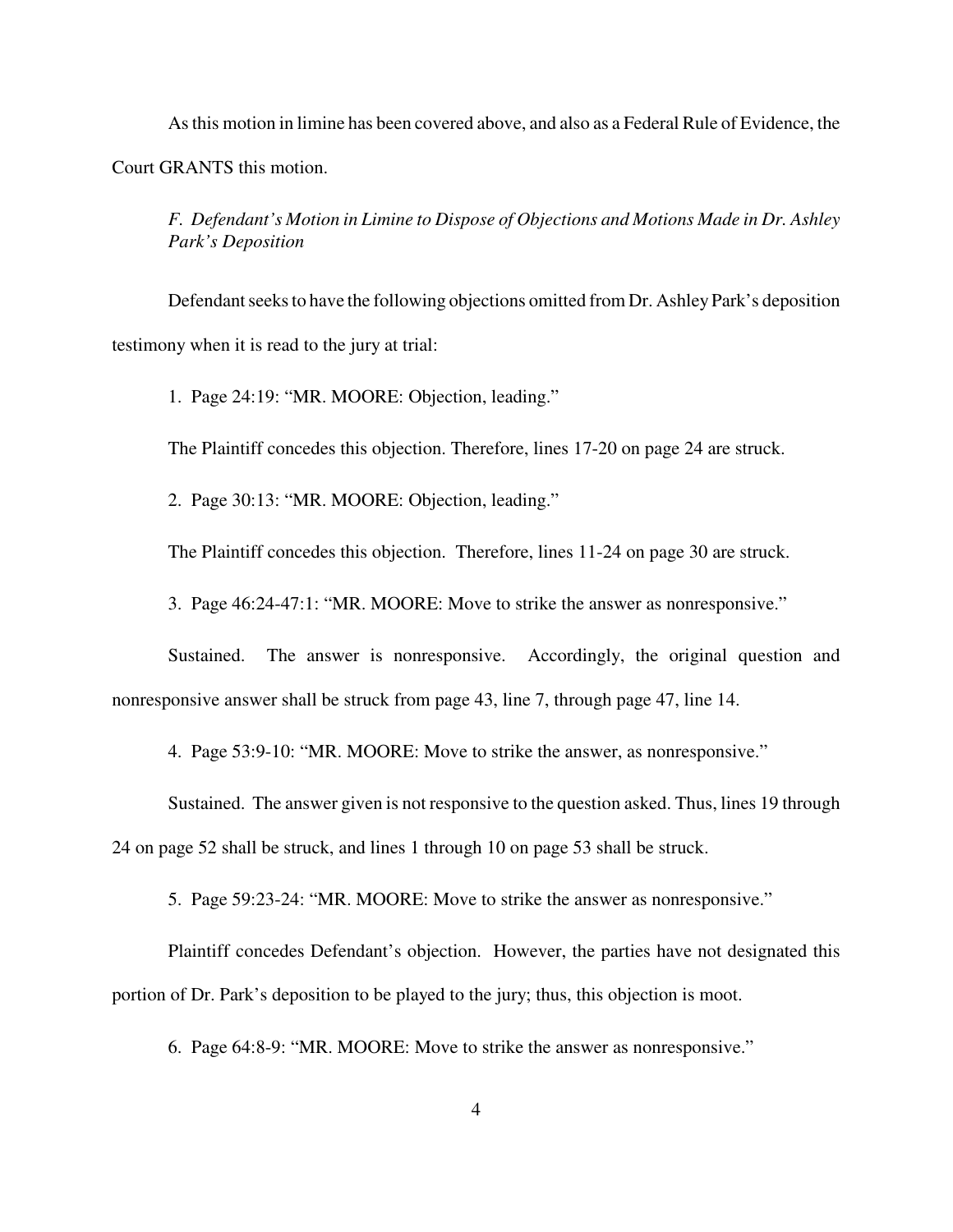Sustained. The answer is not responsive to the question asked. Therefore, the Court shall exclude on page 63, lines 9 through 24, and on page 64, lines 1 through 9.

7. Page 65: 9-10: "MR. MOORE: Move to strike the answer as nonresponsive."

Sustained. The answer was not responsive to the question asked. Dr. Park's deposition from line 10 on page 64 through line 6 on page 66 will be struck.

8. Page 88:19-20: "MR. MOORE: Move to strike the answer as nonresponsive."

Sustained. The attorney's question was whether the patient was prescribed any medications after his visit. The answer given was unresponsive. Thus, the following shall be struck: page 85, line 17 through page 88, line 21.

9. Page 89:17-18: "MR. MOORE: Move to strike the answer as nonresponsive."

Overruled. The answer is responsive to the question asked.

10. Page 89:22-23: "MR. MOORE: Move to strike the answer as nonresponsive."

Overruled. The answer is responsive to the question asked.

11. Page 94:17-18: "MR. MOORE: Move to strike the answer as nonresponsive."

Plaintiff concedes Defendant's objection. Line 22 on page 93 through line 18 on page 94 are hereby stricken.

12: Page 111: 5-6: "MR. MOORE: Objection, it's beyond the scope ofmyclient's knowledge –."

Overruled. The testimony is admissible.

Accordingly, Defendant's Motion in Limine to Dispose of Objections and Motions made in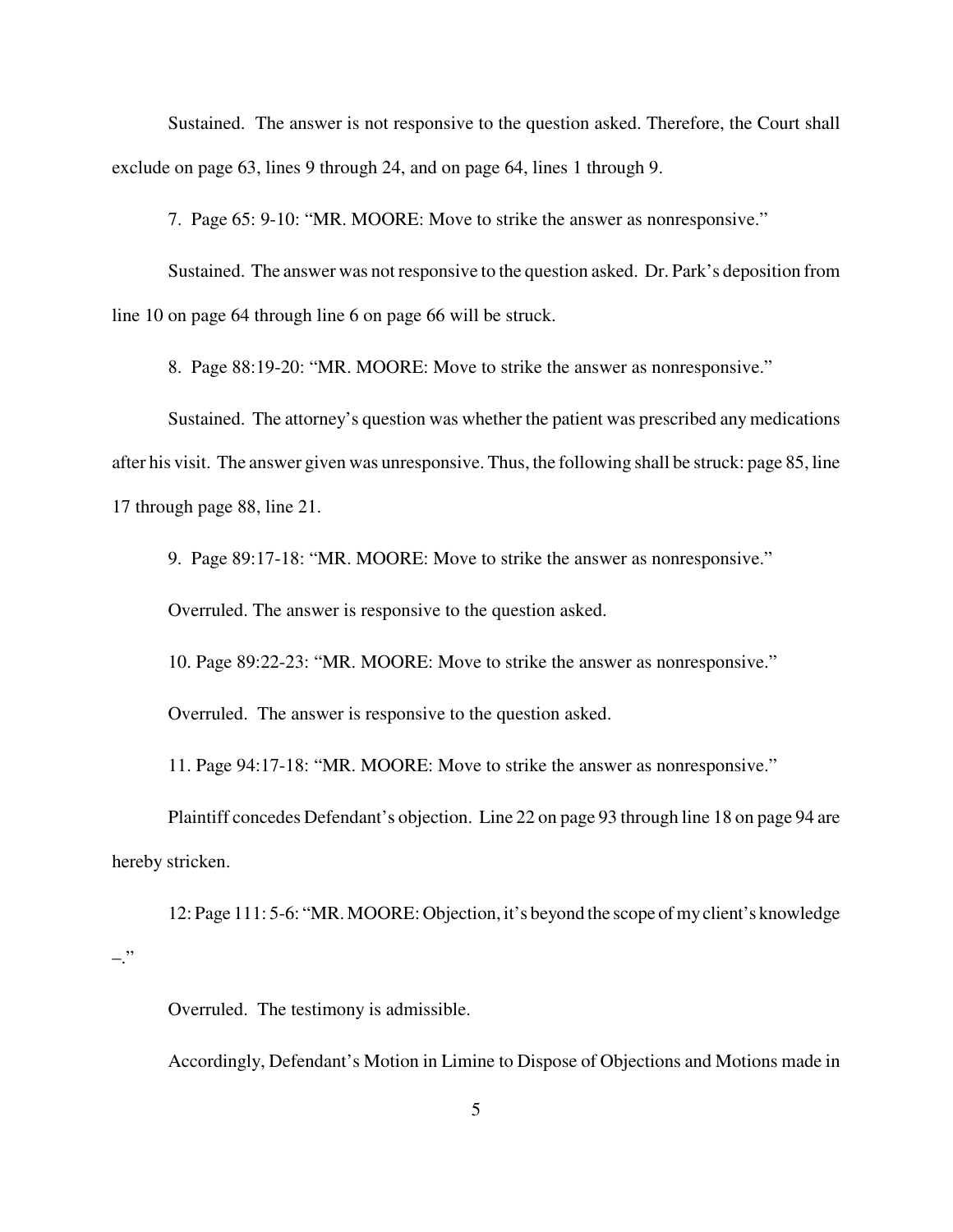#### Dr. Ashley Park's Deposition [33] is GRANTED IN PART and DENIED IN PART.

## *G. Plaintiff's Motion to Strike Designated Portions of Dr. Ashley Park's Deposition*

Plaintiff filed a Motion to Strike on June 18, 2010, one week prior to trial. Plaintiff asserts that some portions of Dr. Ashley Park's deposition that Defendant seeks to designate and have played at trial should be stricken. In particular, Plaintiff argues that questions asked of Dr. Park, as well as the responses, contain inadmissible hearsay and concern medical records and entries by other physicians of which Dr. Park has no personal knowledge.

Defendant counters that Dr. Park based his medical opinions and diagnosis of the Plaintiff on Dr. Mihalko's medical records and representations. Thus, Defendant asserts that Dr. Park has authenticated those records himself as they all originate from Campbell's Clinic. See Fed. R. Evid. 803(6) (hearsay exceptions: records of regularly conducted activity). Moreover, Defendant notes that all questions regarding those medical reports were solicited in cross-examination. Under Federal Rule of Evidence 705, Defendant contends that experts may be cross-examined concerning the underlying facts or data upon which the direct examination is based. Defendant additionally argues that under Federal Rule of Civil Procedure 703, a patient's medical history, reviewed by a doctor prior to forming opinions and inferences need not be admissible in order for the experts opinion or inference to be admitted.

Dr. Mihalko treated Plaintiff for various ailments after the motor vehicle collision at issue here. Dr. Mihalko referred Plaintiff to Dr. Park who based his diagnosis and treatment of Plaintiff at least in part on Dr. Mihalko's historical records. Dr. Park's testimony on those historical records consists of Dr. Park simply reading the notes made by the other doctor. Dr. Park does not testify as